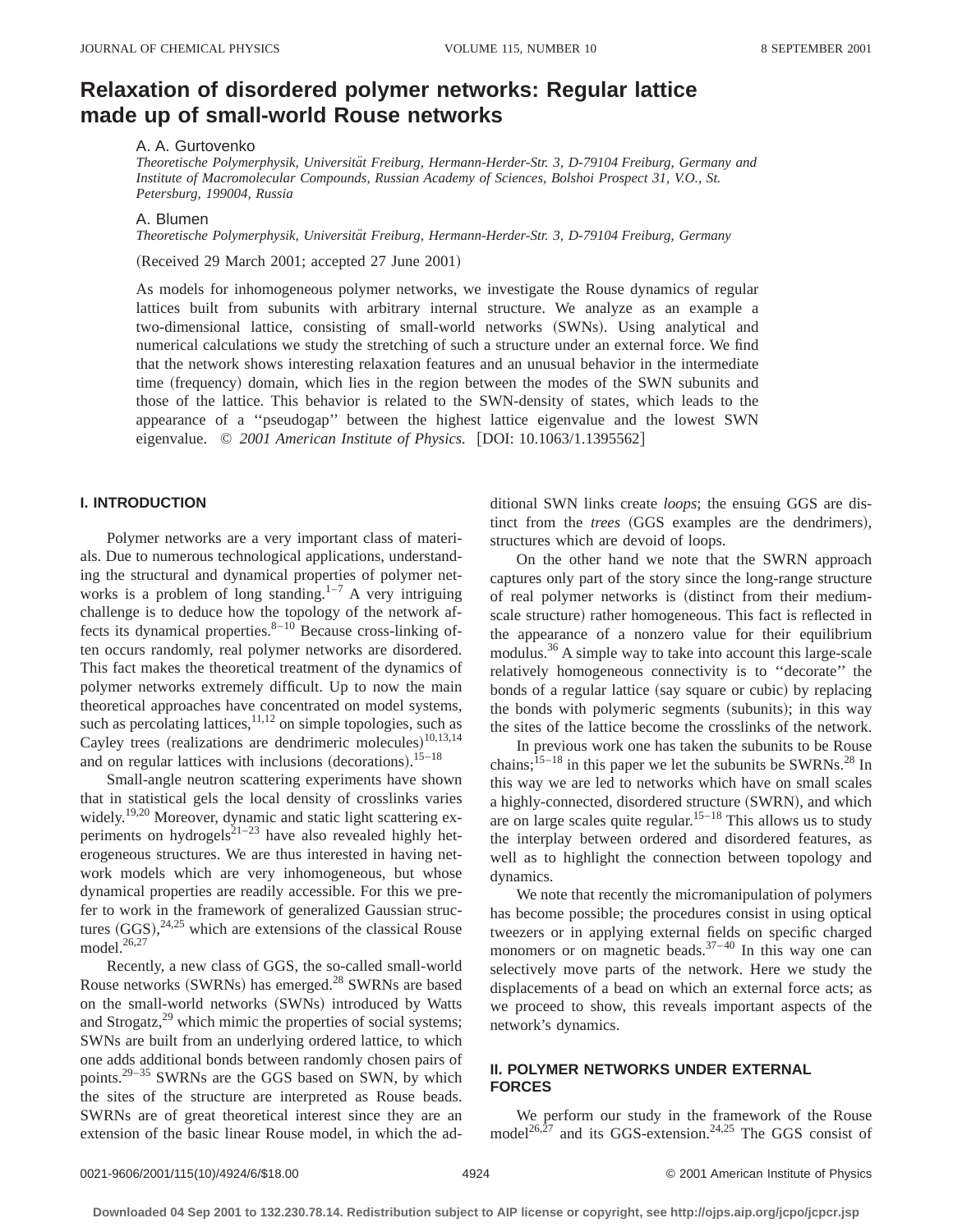beads connected to each other by springs (with elasticity constant  $K$ ) and subject to the friction constant  $\zeta$ . In the Langevin framework, the position vector  $\mathbf{r}_i(t)$  of the *l*th bead of the GGS, subject to the external force  $\mathbf{F}_l(t)$  obeys

$$
\zeta \frac{d\mathbf{r}_l(t)}{dt} + K \sum_{m=1}^{N_{\text{tot}}} A_{lm} \mathbf{r}_m(t) = \mathbf{F}_l(t) + \zeta \mathbf{w}_l(t), \tag{1}
$$

where  $\mathbf{A} = \{A_{lm}\}\$ is the connectivity matrix of the GGS (see Refs. 10 and 24 for details),  $\zeta \mathbf{w}_l(t)$  is the thermal noise (here assumed to be Gaussian, with zero mean-value), and  $N_{\text{tot}}$  is the total number of elements (beads) in the system considered. The linear system of difference-differential equations Eq.  $(1)$  can be completely solved through the diagonalization of the matrix  $\bf{A}$  (see, e.g., Ref. 10), a procedure which involves in general determining both the eigenvalues and the eigenfunctions of **A**. For simplicity we focus here only on the stretching (extension) of the GGS under a constant external force  $\mathbf{F}(t) = F\theta(t)$ , switched on at  $t=0$  and acting only on a single bead, say the *l*th, in the *y*-direction. As shown in Refs. 10 and 28, the displacement of the bead along the *y*-direction,  $Y(t)$ , reads after averaging both over the fluctuating forces  $w_l(t)$  and over all the beads of the GGS,

$$
Y(t) = \frac{F}{\zeta N_{\text{tot}}} t + \frac{F\tau_0}{\zeta} \frac{1}{N_{\text{tot}}} \sum_{i=2}^{N_{\text{tot}}} \frac{1 - \exp(-\lambda_i(t/\tau_0))}{\lambda_i}.
$$
 (2)

This expression is very simple, it involves *only* the eigenvalues  $\lambda_i$  (but not the eigenvectors) of the connectivity matrix **A**. We thus prefer to present our results concerning regular lattices decorated with SWRN in terms of the (quite visual)  $Y(t)$ -functions, rather than plotting the (rather abstract) densities  $\rho(\lambda)$  of eigenvalues. Now the first term in Eq. (2) corresponds to the displacement  $Y_{CM}(t)$  of the center of mass (CM) of the network as a whole. The sum in the second term is to be taken over all eigenvalues of the system with the exception of the zero-eigenvalue,  $\lambda_1=0$ , and it corresponds to the stretching of the GGS. As we show below, the problem of determining the eigenvalues  $\lambda_i$  of a regular lattice decorated with identical subunits can be reduced to calculating the eigenvalues of a related problem, involving only the subunit and phase shifts due to the lattice.

#### **III. REGULAR LATTICE CONSISTING OF SUBUNITS**

In this section we develop a general approach to treat the dynamics of a GGS, consisting of a regular lattice whose vertices are connected by identical subunits of (at first) arbitrary topology. This regularity allows us (based on previous works<sup>15–18</sup>) to simplify the problem using Floquet's theorem (whose special case in solid state physics is Bloch's theorem<sup>41–43</sup>). In Refs. 15–18 the relaxation behavior of networks built out of Rouse chain subunits was determined analytically. As it was shown,<sup>15–18</sup> for Rouse-chain subunits the relaxation spectrum displays two different, characteristic regions, corresponding to small-scale (intrachain) and to largescale (interchain) motion. The intrachain part of the spectrum reproduces that of single Rouse chains closely; furthermore, on scales larger than the subunit size, the network shows almost pure lattice modes. $15-18$ 



FIG. 1. Two-dimensional regular lattice consisting of subunits between lattice junctions. The subunits here are small-world Rouse networks (see magnifying glass) and a Bravais unit cell is indicated by dashed lines.

Returning to our general case here, we focus on a (topologically) two-dimensional square lattice of vertices connected by subunits containing  $n$  beads each (see Fig. 1). We denote the elementary cell of our lattice by a two-component index  $\mathbf{\Omega} = (\alpha, \beta)$ ;  $\alpha$  and  $\beta$  range from *1* to *N*. Here such a cell contains a vertex and 2 subunits, i.e., it consists of *s*  $=2n+1$  beads, which we number through *j*,  $1 \le j \le s$ . Our network then consists of  $sN^2$  beads, numbered as  $(j,\Omega)$  $\equiv (j, \alpha, \beta)$ . In this way we have in Eq. (1),

$$
\sum_{m=1}^{N_{\text{tot}}} A_{lm} \mathbf{r}_m(t) = \sum_{i=1}^{s} \sum_{\mathbf{\Omega}''} A_{j\mathbf{\Omega}i\mathbf{\Omega}''} \mathbf{r}_{i\mathbf{\Omega}''}(t)
$$

$$
= \sum_{i=1}^{s} A_{j\mathbf{\Omega}i\mathbf{\Omega}} \mathbf{r}_{i\mathbf{\Omega}}(t)
$$

$$
+ \sum_{i=1}^{s} \sum_{\mathbf{\Omega}''} A_{j\mathbf{\Omega}i\mathbf{\Omega}''} \mathbf{r}_{i\mathbf{\Omega}''}(t), \qquad (3)
$$

where  $l \rightarrow (j,\Omega)$  and  $m \rightarrow (i,\Omega'')$ . Due to obvious symmetries, by setting  $B_{ji}^{(\text{int})} \equiv A_{j\Omega i\Omega}$  and, with  $\Omega' = \Omega - \Omega''$ ,  $B_{ji}^{(ext)}(\Omega') \equiv B_{ji}^{(ext)}(\Omega - \Omega'') \equiv A_{j\Omega i\Omega''}$  in Eq. (3) leads to

$$
\sum_{m=1}^{N_{\text{tot}}} A_{lm} \mathbf{r}_m(t) = \sum_{i=1}^{s} B_{ji}^{(\text{int})} \mathbf{r}_{i\Omega}(t)
$$
  
+ 
$$
\sum_{i=1}^{s} \sum_{\Omega'} B_{ji}^{(\text{ext})}(\Omega') \mathbf{r}_{i\Omega - \Omega'}(t).
$$
 (4)

In Eq. (4) the matrix  $\mathbf{B}^{(\text{int})} = \{B_{ji}^{(\text{int})}\}\$ is the connectivity matrix inside the cell of *s* beads, whereas the matrix  $\mathbf{B}^{(\text{ext})}(\mathbf{\Omega}') = \{B_{ji}^{(\text{ext})}(\mathbf{\Omega}')\}$  gives the intercell connections. The nonzero elements of the matrices  $B_{ji}^{(ext)}(\Omega')$  are equal to  $(-l)$ , where *l* is the total number of connections between the bead *j* of a cell  $\Omega$  and the bead *i* of a cell  $\Omega'' \neq \Omega$ . In our special situation the sum over  $\Omega'$  in Eq. (4) runs only over the nearest-neighboring cells. In the 2D square network con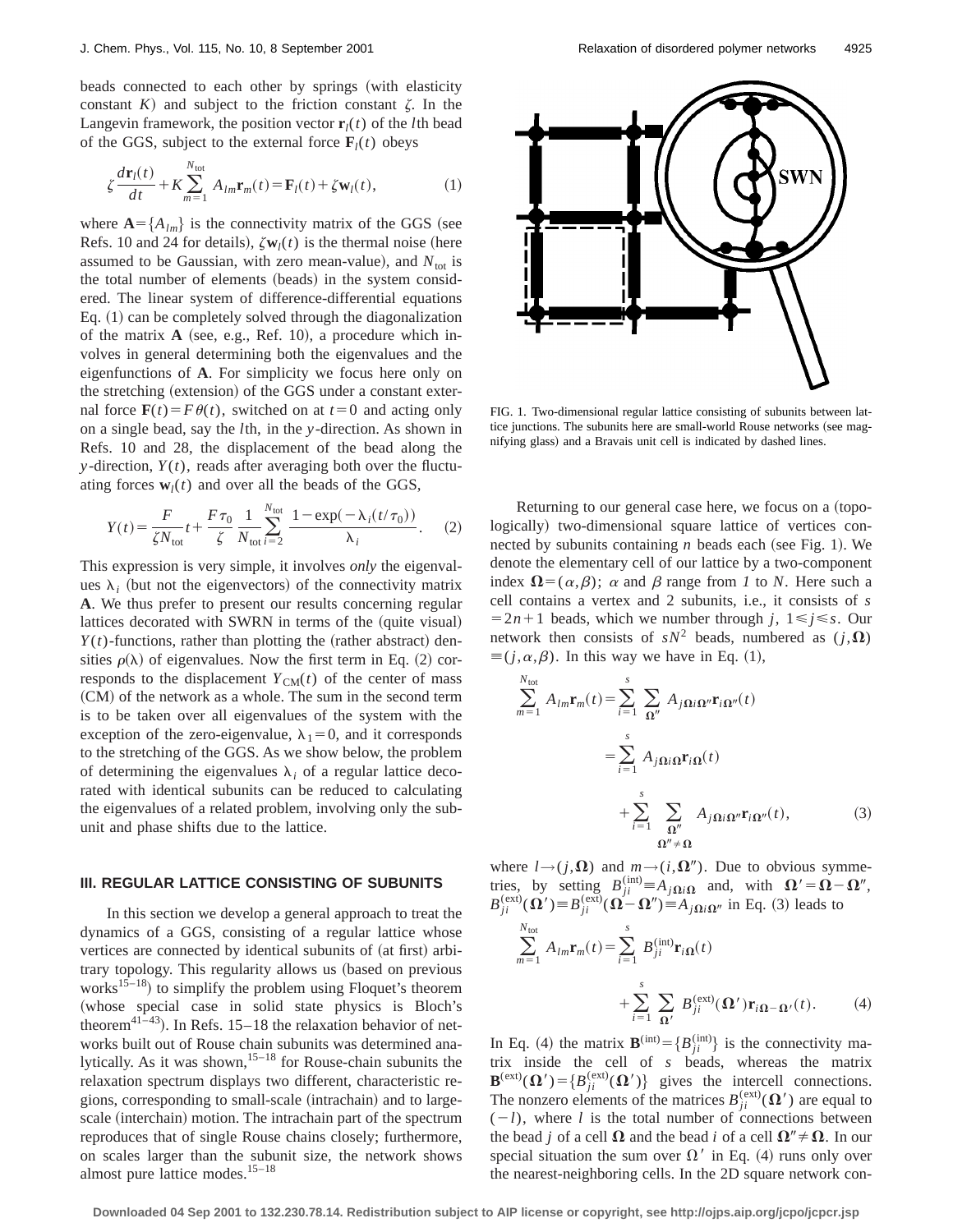sidered here a given cell  $\Omega = (\alpha, \beta)$  is connected to the four neighboring cells:  $(\alpha-1,\beta)$ ,  $(\alpha+1,\beta)$ ,  $(\alpha,\beta-1)$ , and  $(\alpha,\beta+1)$ , so that  $\Omega' \in \{(1,0),(-1,0),(0,1),(0,-1)\}.$ 

As before, we are looking for the eigenvalues of the **A**-matrix. Now, due to the symmetry inherent in Eq.  $(4)$ , the diagonalization of Eq.  $(1)$  simplifies. In fact one may proceed very formally; here, however, since we want to show qualitative features only, we simply use periodic boundary conditions for our GGS (the Born–von Karman situation of solid state physics) and seek the solutions of Eq.  $(1)$  combined with Eq.  $(4)$  in the form,

$$
\mathbf{r}_{j\Omega}(t) \equiv \mathbf{r}_{j\alpha\beta}(t) = \sum_{k_1, k_2} \mathbf{C}_j \exp[i(k_1\alpha + k_2\beta)]
$$
  
× exp(- $\lambda$ (**k**) $t/\tau_0$ ) (5)

(here  $i$  denotes the imaginary unit), with

$$
k_1 = \frac{2\pi m_1}{N} \quad \text{and} \quad k_2 = \frac{2\pi m_2}{N},\tag{6}
$$

where the integers  $m_1$  and  $m_2$  range from 0 to  $(N-1)$ ,  $\tau_0$  $=\zeta/K$  is a characteristic relaxation time, and the  $\mathbf{C}_i$  are constants.

The symmetry of Eqs.  $(4)$ – $(6)$  is very reminiscent of solid state physics, but should not be taken literally, since only topological (connectivity) features enter here. Equation ~4! under periodic boundary conditions is invariant under shifts in the indices  $\Omega$ . In the polymeric framework this is not necessarily related to a translational invariance in real space, given that our network can take a very tortuous geometrical shape. In the same spirit, in solid state physics **k**  $=(k_1, k_2)$  is (apart from a constant with dimension of an inverse length) the two-component wave vector; for us here **k** simply counts the eigenvalues (modes).

The exponential term in Eq.  $(5)$  gives the phase shift between lattice cells;  $\lambda(\bf{k})$  are the different eigenvalues, to be determined as functions of  $\bf{k}$ . Inserting Eqs.  $(4)$  and  $(5)$ into Eq.  $(1)$  and using the symmetries mentioned above leads to

$$
\lambda(\mathbf{k})\mathbf{C}_j = \sum_{i=1}^s B_{ji}(\mathbf{k})\mathbf{C}_i.
$$
 (7)

Here  $\mathbf{B} = \{B_{ji}(\mathbf{k})\}$  can be viewed as a new connectivity matrix of an elementary cell,

$$
B_{ji}(\mathbf{k}) = B_{ji}^{(\text{int})} + \sum_{\Omega'} B_{ji}^{(\text{ext})}(\Omega') \exp[-i\mathbf{k}\Omega'].
$$
 (8)

In Eq.  $(8)$ ,  $B_{ii}(\mathbf{k})$  now includes all information concerning the topology inside each cell and the way in which the cells of the lattice are connected to each other. Thus, based on Eq. ~7!, the problem of obtaining the eigenvalues of the **A**-matrix, which is a  $(sN^2 \times sN^2)$ -matrix, is reduced to the problem of determining only the eigenvalues of  $N^2$  different  $(s \times s)$ -matrices, evaluated for the  $N^2$  values of **k**, given in Eq.  $(6)$ . Note that the derivation of Eq.  $(7)$  is very general and holds for arbitrary topological structures of the subunits between the lattice vertices. Also the 2D square lattice considered here is only a particular example of a regular lattice. Our approach can be easily generalized to other lattice types and to higher dimensions. Given this remark, we now proceed with our study based on Eq.  $(7)$  and focus on smallworld Rouse networks (SWRNs) as lattice subunits.

### **IV. RELAXATION OF A 2D REGULAR LATTICE BUILT FROM SWRN**

First of all, we recall some important properties of smallworld networks  $(SWNs)$ . A SWN is obtained by connecting sites of a regular lattice randomly through additional links (see Refs.  $28-35$ ). Thus SWNs are intermediate between regular lattices and random graphs.<sup>29,30</sup> On the one hand, a SWN has well-defined local clusters, provided by the underlying regular lattice. On the other hand, already a small amount of additional links strongly reduces the minimal distances between the lattice points. One intriguing property<sup>33</sup> of SWNs built from linear chains consists in the appearance of a so-called "pseudogap" in the density of states,  $\rho(\lambda)$ , which goes as

$$
\rho(\lambda) \sim \lambda^{-1/2} \exp\left(-\frac{\text{const}}{\lambda^{1/2}}\right) \tag{9}
$$

for small  $\lambda$ 's. Equation (9) means that the probability to find eigenvalues of the SWN very close to  $\lambda=0$  is extremely small.

Here we take such 1D SWRN to be our subunits and we study the stretching of a 2D lattice composed of such subunits; see Fig. 1. We follow the SWRN construction of Ref. 28, with the exception that we start from a linear Rouse chain, but not from a ring: The initial linear Rouse chain consists of *n* beads connected by elastic springs.<sup>26,27</sup> Then we connect (by means of springs) with probability  $q/n$  each bead of the chain in a random way to some other bead. In this way beads distant from each other along the macromolecular backbone may get (due to the additional bonds) close in space. Finally, we insert these SWRNs as subunits into a 2D square lattice.

The numerical procedure is as follows: We use as 2D lattice a  $N \times N$  square, with  $N=20$ , and take for each lattice realization identical SWRN subunits consisting of  $n=200$ beads. The SWRN then depends on *q* and on the specific realization of the SWN. In this way the matrix **A** is known; however we need, according to the previous section, only to determine the corresponding  $B_{ii}(\mathbf{k})$ ; see Eq. (8), and their eigenvalues for different **k**. Using standard routines for diagonalization of symmetric matrices<sup>44</sup> we find  $s = (2n+1)$ eigenvalues for each **k**.

We are now ready to calculate the displacement  $Y(t)$ , based on Eq.  $(2)$ , and we perform it for several situations. However, to get an idea of how differences in the SWRN realizations influence the results we start to calculate  $Y(t)$ for isolated SWRN (not yet embedded in the lattice). We focus on  $q=0.5$  and consider 10 different realizations of the SWRN. Then we use the two extremal *Y*(*t*) plots to determine the ''worst'' SWRN realizations. These are then used as subunits of the 2D lattice, for which we again evaluate  $Y(t)$ .

In Fig. 2 we plot in double logarithmic scales the reduced (dimensionless) displacement  $Y^*(t) = Y(t)\zeta/F\tau_0$  as a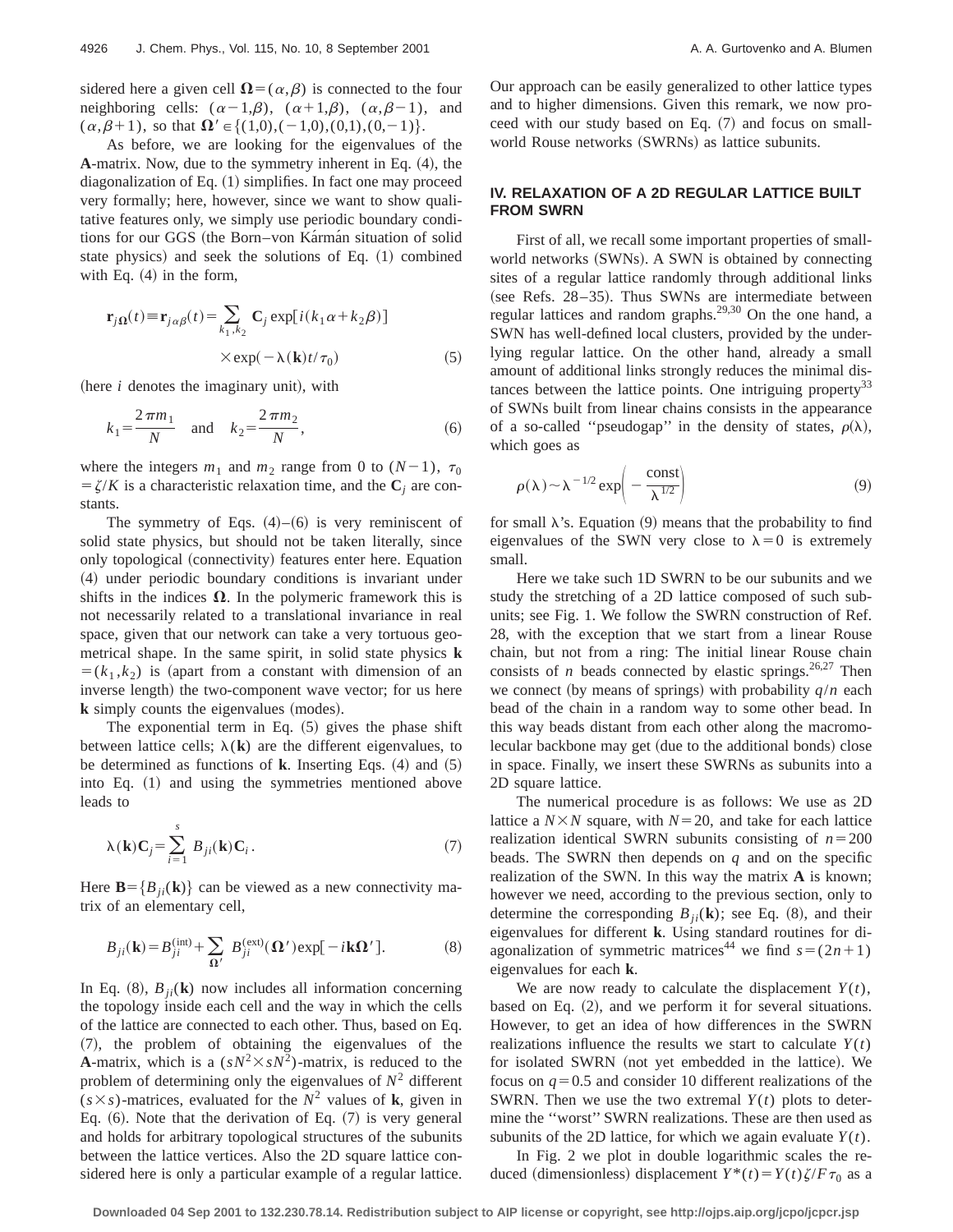

FIG. 2. The reduced average displacement  $Y^*(t)$  ploted in double logarithmic scales vs the reduced time  $t/\tau_0$ . Shown are results for the two extreme realizations (from ten) for SWRN with  $n=200$  and  $q=0.5$ ; see text for details. The dashed lines give the situation for the individual SWRN (not embedded in the lattice), whereas the solid lines correspond to the full network (2D lattice with SWRN-subunits).

function of the reduced time  $t/\tau_0$  for these two "worst" cases. The dashed lines in Fig. 2 give  $Y^*(t)$  for the isolated SWRNs and the solid lines the *Y*\*(*t*) corresponding to the full networks. As is evident, the differences between the curves of the extremal cases are rather small and the shapes of the curves are very similar for the two realizations. Moreover, the curves for  $Y^*(t)$  for isolated SWRNs reproduce very closely the results obtained in Ref. 28. The curves corresponding to the full networks (GGS) clearly show the existence of several domains: these are related to the motion of single beads, to the motion of individual SWRN, to an intermediate domain, and to the dynamics of the underlying lattice, followed by the motion of the whole network. As usual, the very short-time (very high-frequency) dynamic behavior of the network is determined by the motion of single beads which do not yet ''feel'' the connectivity of the GGS. The very long-time (very low-frequency) dynamics is given by the displacement of the GGS as a whole,  $Y_{CM}(t)$  $F = Ft/\zeta N^2 s$ . The plots in Fig. 2 make it possible to differentiate clearly the purely SWRN-dynamics (dashed lines) from the dynamics of the networks of which they are subunits (solid lines); the dashed lines show at longer times the drift motion of individual SWRN. Due to the fact that *n*, the number of beads in SWRN, is the same in both realizations, these curves merge at large *t*. The same holds true for the full network dynamics, whose curves merge at extremely long times. Also very clear to see from Fig. 2 is that the spread in the network's  $Y^*(t)$ -curves can be directly attributed to the individual SWRN-realizations underlying the particular GGS. Now the spread in the individual SWRN's  $Y^*(t)$ -curves is due mainly to the difference in the number of additional links introduced in each realization of the SWRN (remember that *q* fixes only their *average* number). For Fig. 2 we counted the additional links of the SWRN involved and found that the top (bottom) curves correspond to SWRN with  $89$  (108) additional links; it is clear therefore



FIG. 3. The dimensionless displacement  $Y^*(t) - Y_{CM}^*(t)$  vs the reduced time  $t/\tau_0$  in double logarithmic scales for several GGS. The networks are built from SWRN-subunits where the parameter  $q$  is 0.5 (circles), 0.1 (squares), and 0.05 (triangles). The dashed lines exhibit the spread given by the extreme cases; see text for details.

that these two SWRN subunits have different rigidity. Note from Fig. 2 that the spread between the two solid curves is larger in the domain of the lattice modes than in the isolated SWRN-domain (note the logarithmic scales); through the embedding into the lattice such differences are enhanced. $15-18$ 

In Fig. 3 we plot the "stretch"  $45 Y^*(t) - Y_{CM}^*(t)$  of the GGS considered here for the two ''worst'' cases out of 10 SWRN realizations, while we vary *q* from 0.05 to 0.5. With decreasing *q* the curves become smoother, but the spread due to different SWRN realizations increases. This finding reflects the growing importance of fluctuations for small *q*. Furthermore, since with decreasing *q* a SWRN becomes more flexible, the global network relaxes more slowly, so that the stretch increases.

To gain a better understanding of the dynamic processes going on in the network we plot in Fig. 4 for one specific SWRN realization with  $q=0.8$  the average bead displacement  $Y^*(t)$  for the particular SWRN, for the same SWRN but with fixed end points (clamped), and for the whole network (2D lattice with SWRN subunits). Parallel to it we also show the stretch  $Y^*(t) - Y_{CM}^*(t)$  of the free SWRN. This allows us to sort out the different dynamic processes: Thus, after an initial time in which we see the individual motion of the beads, there follows a regime corresponding to the internal relaxation of SWRN, roughly up to times of about  $\sqrt{10\tau_0}$ . After this domain ends, the individual SWRN do not yet feel the 2D-lattice structure, fact giving rise to a ''quasiplateau'' behavior. The existence of this domain is related to the previously discussed ''pseudogap'' in eigenvalues, only that now the ''pseudogap'' is between the minimal nonvanishing SWRN eigenvalue and the maximal eigenvalue of the 2D lattice modes. In this regime the GGS dynamics lies between that of the SWRN with free and frozen CM (given that through embedding the CM-displacement gets hindered), i.e., it tends to a flatter form. We note that the ''pseudogap'' situation renders the network dynamics here (where the sub-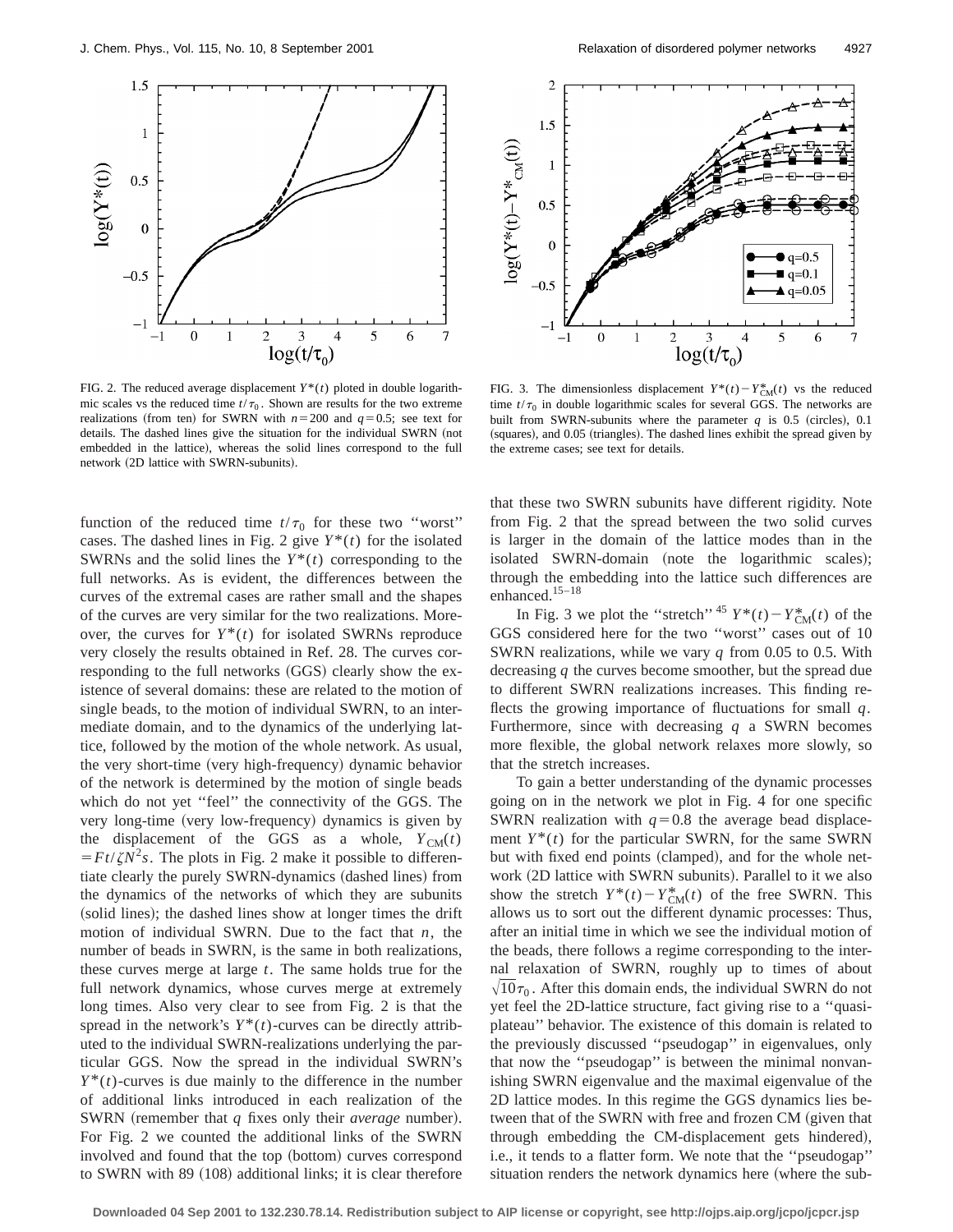

FIG. 4. The dimensionless displacement  $Y^*(t)$  vs the reduced time  $t/\tau_0$  in double logarithmic scales for  $q=0.8$ . Displayed are: a single, free SWRN (long dashes), the same, but with fixed ends (short dashes), and the corresponding, 2D-decorated GGS (solid line). The dotted–dashed line corresponds to the stretch  $Y^*(t) - Y_{CM}^*(t)$  of the same SWRN.

units are SWRNs) drastically different from that of systems with Rouse-chain subunits; in that case the curves are quite smooth.<sup>17,18</sup> Following this range (in Fig. 4 from times around  $10^2 \tau_0$  to around  $10^3 \tau_0$ ) there exists an intermediate regime corresponding to the combined dynamics of the SWRN subunits and of the 2D lattice. Now  $Y^*(t)$  lies between the situation for the free and for the clamped SWRN, but closer to the latter. At longer times there appears a crossover domain corresponding to the dynamics of the 2D lattice, a domain which extends up to the region of the pure CMdrift, at which times the whole internal information about the GGS is lost.

The discussion thus far has centered on  $Y^*(t)$ . As related quantities we mention now the dynamic moduli. Thus the characteristic regimes found here under stretching have their counterparts in the storage and loss moduli. For instance, due to the ''pseudogap'' discussed above, the storage modulus  $G'(\omega)$  shows a plateau-type behavior in the frequency domain which extends from the highest lattice modes to the lowest modes of the SWRNs.

#### **V. CONCLUSIONS**

Our main goal was to understand the role of strong structural inhomogeneities on the dynamic properties of materials. To this purpose we introduced generalized Gaussian structures (GGS), which make it possible to combine local disorder and mesoscopic order; we obtained the GGS by decorating regular lattices with subunits of arbitrary internal topology. As examples of such GGS we focused on the stretching of a 2D square lattice built from SWRN subunits. We found that the dynamic properties of such networks are very sensitive to disorder and that they differ from those found for regular structures built from simple Rouse chains.<sup>17,18</sup> Thus for SWRN subunits we found for  $Y^*(t)$  a plateau-type behavior in the time region lying between the internal SWRN modes and the modes of the lattice. This behavior is related to the appearance of the ''pseudogap'' in the SWRN density of states. Related effects are also mirrored in the mechanical and dielectrical relaxation forms, whose detailed study we defer to a later publication.

On a cautionary note, we would like to stress that GGSs reflect the dynamics of polymer systems which are not very far from equilibrium; they cannot be used in treating nonlinear processes. Furthermore, a more realistic treatment must include excluded volume aspects, which lead to the problem of the role of entanglements, to be treated using tube-model ideas; see Ref. 46 for recent calculations. In the present work we wanted to stress the role of the local inhomogeneities, for which GGSs (being extensions of the Rouse model) offer a relatively easy, first-order access; nevertheless they also allow us to see interesting dynamical features, such as the ones related to the pseudogaps in the SWRN density of states.

## **ACKNOWLEDGMENTS**

The authors acknowledge the support of the Alexander von Humboldt Foundation, of the DFG, and of the Fonds der Chemischen Industrie.

- <sup>1</sup>L. R. G. Treloar, *The Physics of Rubber Elasticity* (Clarendon, Oxford, 1975).
- <sup>2</sup>P. J. Flory, Proc. R. Soc. London, Ser. A 351, 351 (1976).
- <sup>3</sup>W. W. Graessley, Adv. Polym. Sci. 47, 68 (1982).
- <sup>4</sup> S. F. Edwards, J. Phys. A 7, 318 (1974).
- <sup>5</sup> J. E. Mark, Adv. Polym. Sci. 44, 1 (1982).
- <sup>6</sup> A. J. Stavermann, Adv. Polym. Sci. 44, 73 (1982).
- <sup>7</sup>*Elastomeric Polymer Networks*, edited by J. E. Mark and B. Erman (Prentice-Hall, Englewood Cliffs, NJ, 1992).
- 8E. R. Duering, K. Kremer, and G. S. Grest, J. Chem. Phys. **101**, 8169  $(1994)$ .
- <sup>9</sup> S. Lay, J.-U. Sommer, and A. Blumen, J. Chem. Phys. **110**, 12173 (1999).
- 10P. Biswas, R. Kant, and A. Blumen, Macromol. Theory Simul. **9**, 56  $(2000).$
- $11$  H. H. Winter and M. Mours, Adv. Polym. Sci. 134, 165 (1997).
- $12$ N. V. Pogodina and H. H. Winter, Macromolecules 31, 8164 (1998).
- $13$  W. W. Graessley, Macromolecules 13, 372 (1980).
- 14A. Kloczkowski, J. E. Mark, and H. L. Frisch, Macromolecules **23**, 3481  $(1990)$ .
- <sup>15</sup>A. A. Gurtovenko and Yu. Ya. Gotlib, Macromolecules 31, 5756 (1998).
- <sup>16</sup> A. A. Gurtovenko and Yu. Ya. Gotlib, Macromolecules 33, 6578 (2000).
- 17Yu. Ya. Gotlib and A. A. Gurtovenko, Macromol. Theory Simul. **9**, 407  $(2000)$ .
- 18A. A. Gurtovenko and Yu. Ya. Gotlib, Macromol. Theory Simul. **9**, 416  $(2000).$
- <sup>19</sup> J. Bastide, L. Leibler, and J. Prost, Macromolecules **23**, 1821 (1990).
- $^{20}$ E. Mendes, P. Lindner, M. Buzier, F. Boué, and J. Bastide, Phys. Rev. Lett. **66**, 1595 (1991).
- $^{21}$ K. L. Wun and W. Prins, J. Polym. Sci., Polym. Phys. Ed. 12, 533 (1974).
- 22A. M. Hecht, R. Duplessix, and E. Geissler, Macromolecules **18**, 2167  $(1985).$
- <sup>23</sup>B. Lindemann, U. P. Schröder, and W. Oppermann, Macromolecules 30, 4073 (1997).
- <sup>24</sup> J.-U. Sommer and A. Blumen, J. Phys. A **28**, 6669 (1995).
- <sup>25</sup> H. Schiessel, Phys. Rev. E **57**, 5775 (1998).
- <sup>26</sup> P. E. Rouse, J. Chem. Phys. **21**, 1272 (1953).
- <sup>27</sup>M. Doi and S. F. Edwards, *The Theory of Polymer Dynamics* (Clarendon, Oxford, 1986).
- 28S. Jespersen, I. M. Sokolov, and A. Blumen, J. Chem. Phys. **113**, 7652  $(2000).$
- $^{29}$ D. J. Watts and S. H. Strogatz, Nature (London)  $393$ , 440 (1998).
- 30D. J. Watts, *Small Worlds: The Dynamics of Networks Between Order and*  $Randomness$  (Princeton University Press, Princeton, 1999).
- <sup>31</sup> M. E. J. Newman and D. J. Watts, Phys. Rev. E 60, 7332 (1999).
- <sup>32</sup> M. Barthélémy and L. A. N. Amaral, Phys. Rev. Lett. **82**, 3180 (1999).
- <sup>33</sup> R. Monasson, Eur. Phys. J. B 12, 555 (1999).